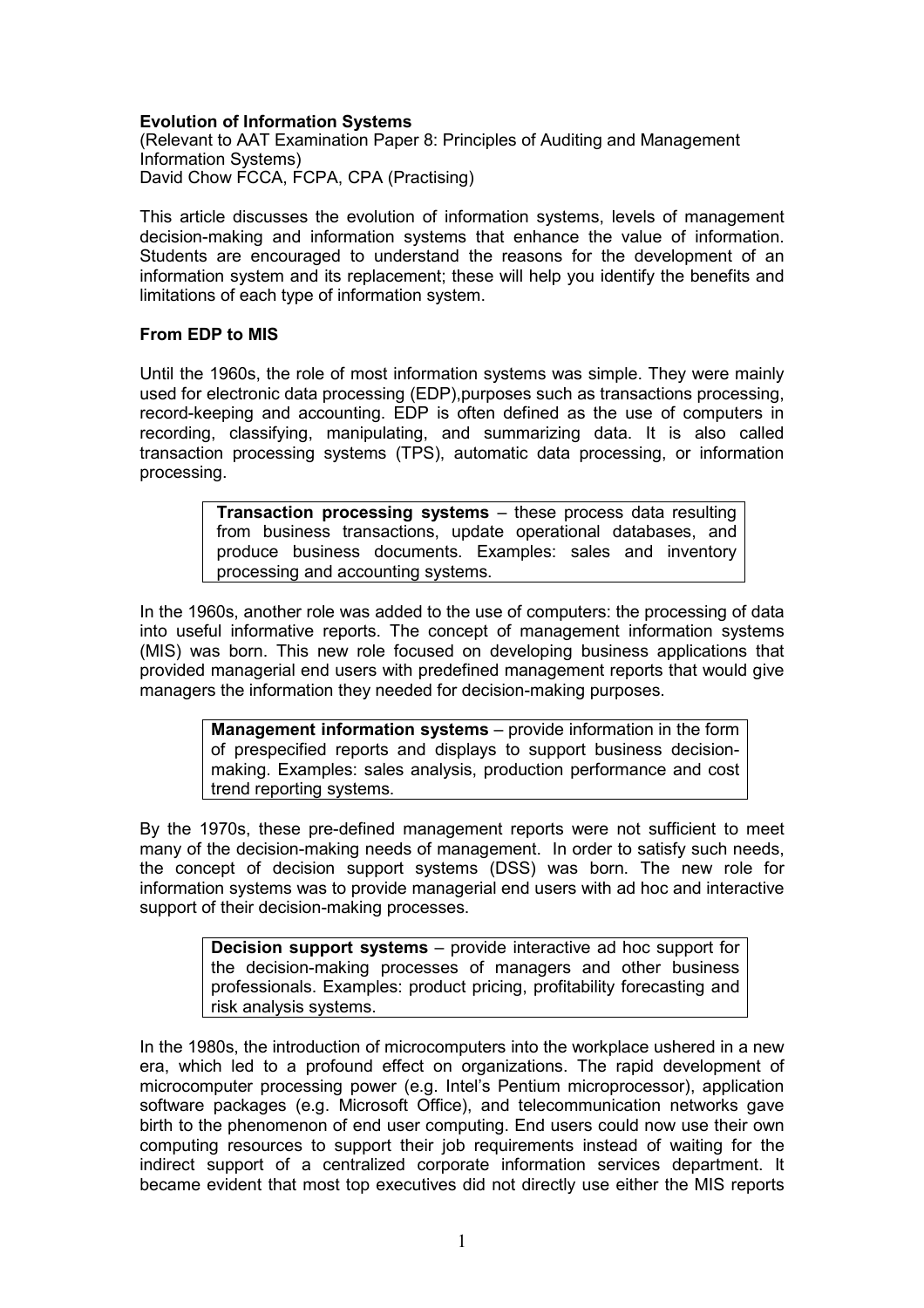or the analytical modelling capabilities of DSS, so the concept of executive information systems (EIS) was developed.

> Executive information systems – provide critical information from MIS, DSS and other sources, tailored to the information needs of executives. Examples: systems for easy access to analysis of business performance, actions of all competitors, and economic developments to support strategic planning.

Moreover, breakthroughs occurred in the development and application of artificial intelligence (AI) techniques to business information systems. With less need for human intervention, knowledge workers could be freed up to handle more complex tasks. Expert systems (ES) and other knowledge management systems (KMS) also forged a new role for information systems. ES can serve as consultants to users by providing expert advice in limited subject areas.

> Expert systems – knowledge-based systems that provide expert advice and act as expert consultants to users. Examples: credit application advisor, process monitor, and diagnostic maintenance systems.

> Knowledge management systems – knowledge-based systems that support the creation, organization and dissemination of business knowledge within the enterprise. Examples: intranet access to best business practices, sales proposal strategies and customer problem resolution systems.

The mid- to late 1990s saw the revolutionary emergence of enterprise resource planning (ERP) systems. This organization-specific form of a strategic information system integrates all facets of a firm, including its planning, manufacturing, sales, resource management, customer relations, inventory control, order tracking, financial management, human resources and marketing – virtually every business function. The primary advantage of these ERP systems lies in their common interface for all computer-based organizational functions and their tight integration and data sharing needed for flexible strategic decision making.

# From MIS to e-commerce

The rapid growth of the Internet, intranets, extranets and other interconnected global networks in the 1990s dramatically changed the capabilities of information systems in business. Internet-based and web-enabled enterprise and global electronic business and commerce systems are becoming commonplace in the operations and management of today's business enterprises.

Indeed today's information systems are still doing the same basic things that they began doing over 50 years ago. We still need to process transactions, keep records, provide management with useful and informative reports, and provide support to the accounting systems and processes of the organization. However, what has changed is that we now enjoy a much higher level of integration of system functions across applications, greater connectivity across both similar and dissimilar system components, and the ability to reallocate critical computing tasks such as data storage, processing, and presentation to take maximum advantage of business and strategic opportunities. With increasing capabilities, future systems will focus on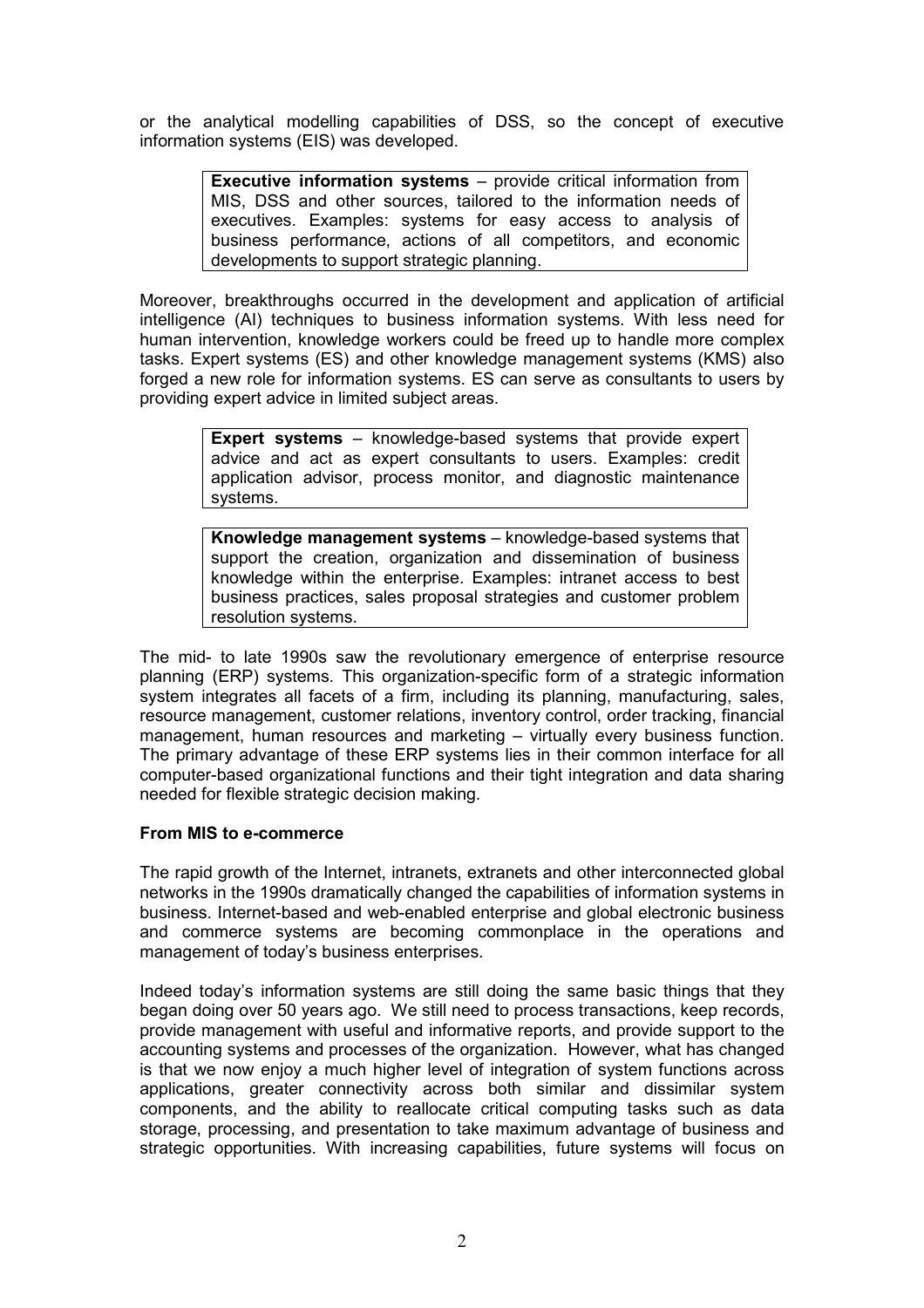increasing both the speed and reach of our systems to provide even tighter integration combined with greater flexibility.

The Internet and related technologies and applications have changed the way businesses operate and people work, and how information systems support business processes, decision-making and competitive advantage. Today many businesses are using Internet technologies to web-enable business processes and to create innovative e-business applications.

E-business is the use of Internet technologies to work and empower business processes, electronic commerce and enterprise collaboration within a company and with its customers, suppliers and other business stakeholders. The Internet and Internet-like networks – those inside the enterprise (intranet) and those between an enterprise and its trading partners (extranet) – have become the primary information technology infrastructure that supports the e-business applications of many companies. These companies rely on e-business applications to (i) reengineer internal business processes, (ii) implement electronic commerce systems with their customers and suppliers, and (iii) promote enterprise collaboration among business teams and workgroups.

## Level of management decision-making

Information systems can support a variety of management decision-making levels and decisions. These include the three levels of management activity: strategic management, tactical management, and operational management.

#### (i) Strategic management

 It is typical for a board of directors and an executive committee of the CEO and top executives to develop the overall organization goals, strategies, policies and objectives as part of a strategic planning process. They also monitor the strategic performance of the organization and its overall direction in the political, economic and competitive business environment.

#### (ii) Tactical management

 Increasingly, business professionals in self-directed teams as well as business unit managers develop short- and medium-range plans, schedules and budgets and specify the policies, procedures and business objectives for their subunits of the company. They also allocate resources and monitor the performance of their organizational sub-units, including departments, divisions, process teams and other workgroups.

#### (iii) Operational management

 The members of self-directed teams or operating managers develop shortrange plans such as weekly production schedules. They direct the use of resources and the performance of tasks according to procedures, and within budgets and schedules they establish for the teams and other workgroups of the organization.

#### Information systems that enhance value of information

#### (i) Data warehouse (DW)

 A data warehouse stores data that have been extracted from the various operational, external and other databases of an organization. It is a central source of the data that have been cleaned, transformed and catalogued so they can be used by managers and other business professionals for data mining, online analytical